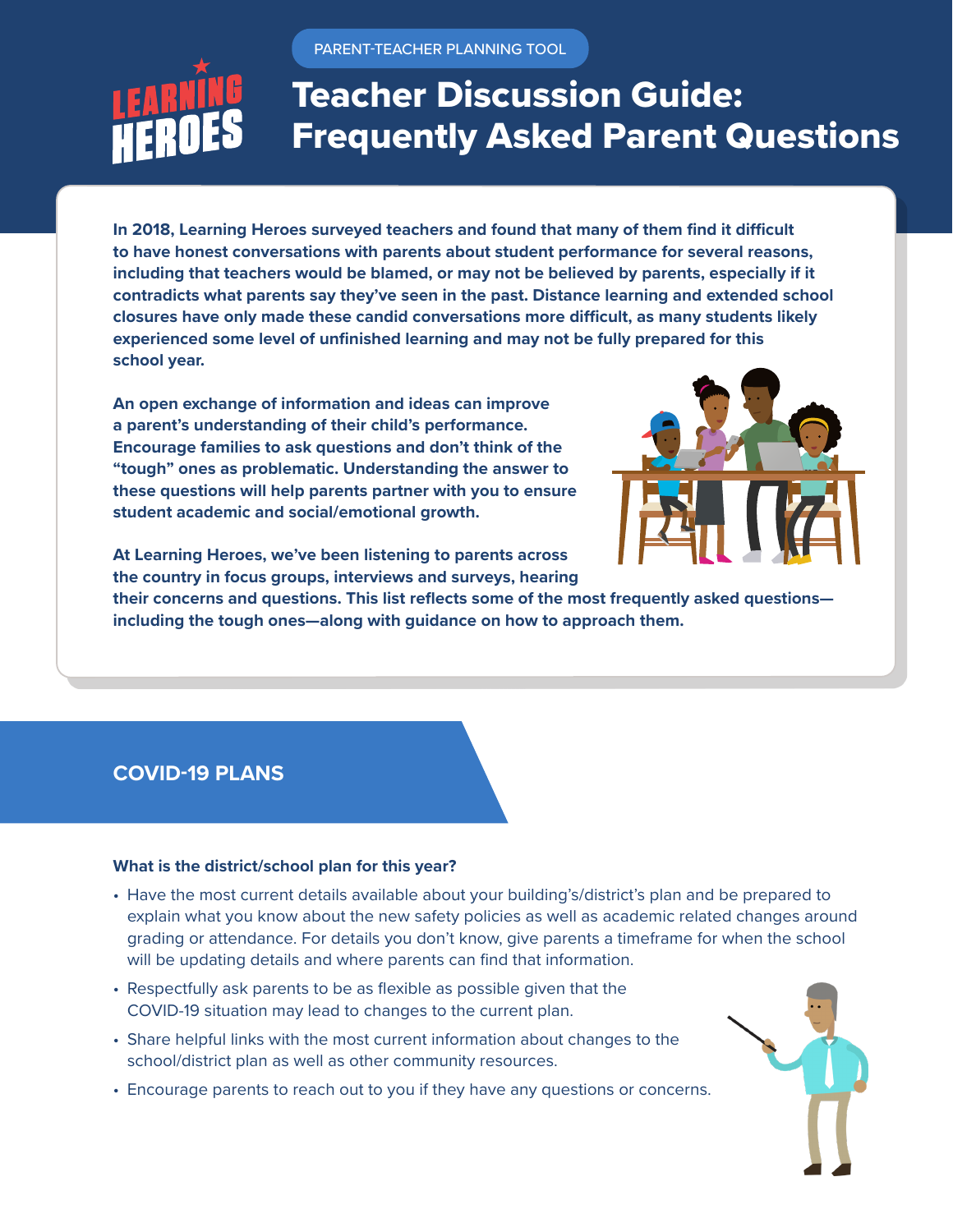#### **What is being done to keep my child safe?**

- Share what your school is doing to keep all students and staff safe. This includes plans for:
	- » *Helping students and staff keep socially distanced.*
	- » *Managing breakfast and lunch.*
	- » *Access and use of protective equipment like masks and hand sanitizer.*
	- » *Monitoring which students and staff have symptoms.*
	- » *If a student or staff is diagnosed with COVID-19.*
- Make sure parents have access to where the safety measures are posted.

# **ACADEMICS AND GRADE-LEVEL ACHIEVEMENT**



## **If every student had distance learning last spring, aren't they all starting in the same place?**

- We were all surprised by the effects of the pandemic last spring. Our first concern was to make sure families had the resources they needed at home (access to food, stable housing, etc.). Next we focused on getting every student connected and online. This was more challenging for some families and, as a result, not all students were able to take advantage of the learning opportunities. Many students spent less time on tasks because of the distractions related to learning at home.
- We worked as quickly as we could to determine which strategies would work to support learning. We made some missteps but we learned a lot about what works and what doesn't work for families and students. This conversation is an example of what works. We know that once parents understand where their child needs help, it is easier to know how to help at home.

#### **Why hasn't the school ever had planning calls like this with me before?**

- One effect of the pandemic is that we have seen firsthand the value of bringing families into conversations about learning as early as possible. Many parents are interested in getting a better understanding of what their child is expected to learn.
- The goal of this conversation is for us to work together on a plan that includes how you can help your child learn at home.

#### **What is the benchmark test and how is my child's score used?**

- Benchmark tests show a student's starting point and measure their progress. The benchmark test we use is called *(fill in the name of your benchmark test).* These tests are not meant to be graded. Instead, benchmark tests give us valuable information about where your child is performing well and help us know how to adjust teaching to meet their learning needs.
- We are sharing the benchmark data with you so you can understand where your child is in relation to where your child should be. This helps you know what to focus on at home.
- Throughout the year I will continue to share benchmark data so you see how your child is progressing and we can work together to support them in school and at home.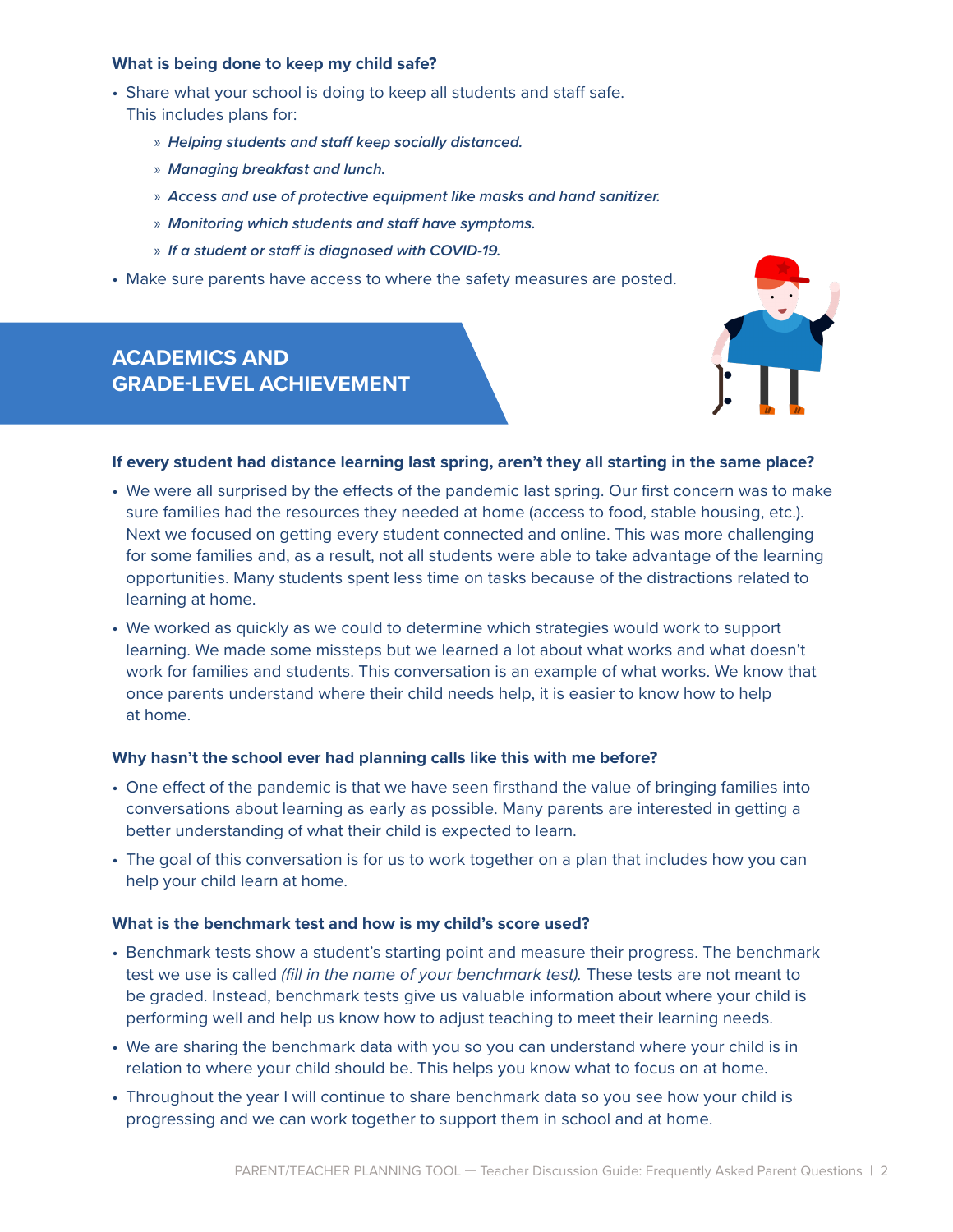## **How will I know if my child is making progress or on grade level?**

- Share your plan for how/when you will provide assessment data throughout the year.
- Let parents know where they can look to monitor progress. Share the tools that are already in place to help with this. This could include a parent portal, weekly updates that are sent home via a student folder, etc.
- Help parents know how to interpret the information they see in the parent portal or on progress reports. For example, you might say, "if you see an assignment below a certain score, this means we should talk about it. Feel free to contact me."
- Remind parents it's ok to ask questions if they don't understand.

## **Why didn't I know earlier that my child wasn't on track?**

- Begin by acknowledging that parents might be feeling confused. Affirming their concerns can help diffuse the situation.
- Parents may generalize and say things like "my child isn't getting any support" or "no one has ever told me about this." Use diagnostic questions to find out what parents might have had access to. Ask questions like:
	- » *What information have you received in the past from the school?*
	- » *What grades did your child generally receive on their report card?*
	- » *Have you seen any standardized test reports for your child in the past?*
	- » *Have you seen any information about your child's progress in the parent portal?*
- Let parents know that you realize there is a lot of information that comes from the school, and their child's performance and test scores aren't always easy to understand. Share that you want to make sure they know their child's current level of achievement so you can address the issues together and they will have the information and resources to help at home.
- Ask what ways (how and when) would work to help keep the parent informed in the future.

## **Why did my child receive passing report card grades if he or she isn't on grade level?**

- Let parents know that the conversation today is about understanding if their child is where they need to be and create a plan to help them reach this year's goals.
- Share that grades represent more than grade level mastery and that they are just one piece of the bigger picture. For example:
	- » *Grades often include effort and/or progress—Good grades can come from participating in class or turning in homework or showing significant improvement from where they started. Though they have made progress, it's possible they may still be below the standard (where they need to be).*

#### **How will you help my child get back on grade level?**

- Share your plans for helping their child. Such as, I will:
	- » *Use benchmark assessment data to understand how your child is performing. This is the key to knowing what to do and how to tailor my instruction to meet your child's individual needs. For example: this means I change the amount and type of teaching to help them where they need it most.*

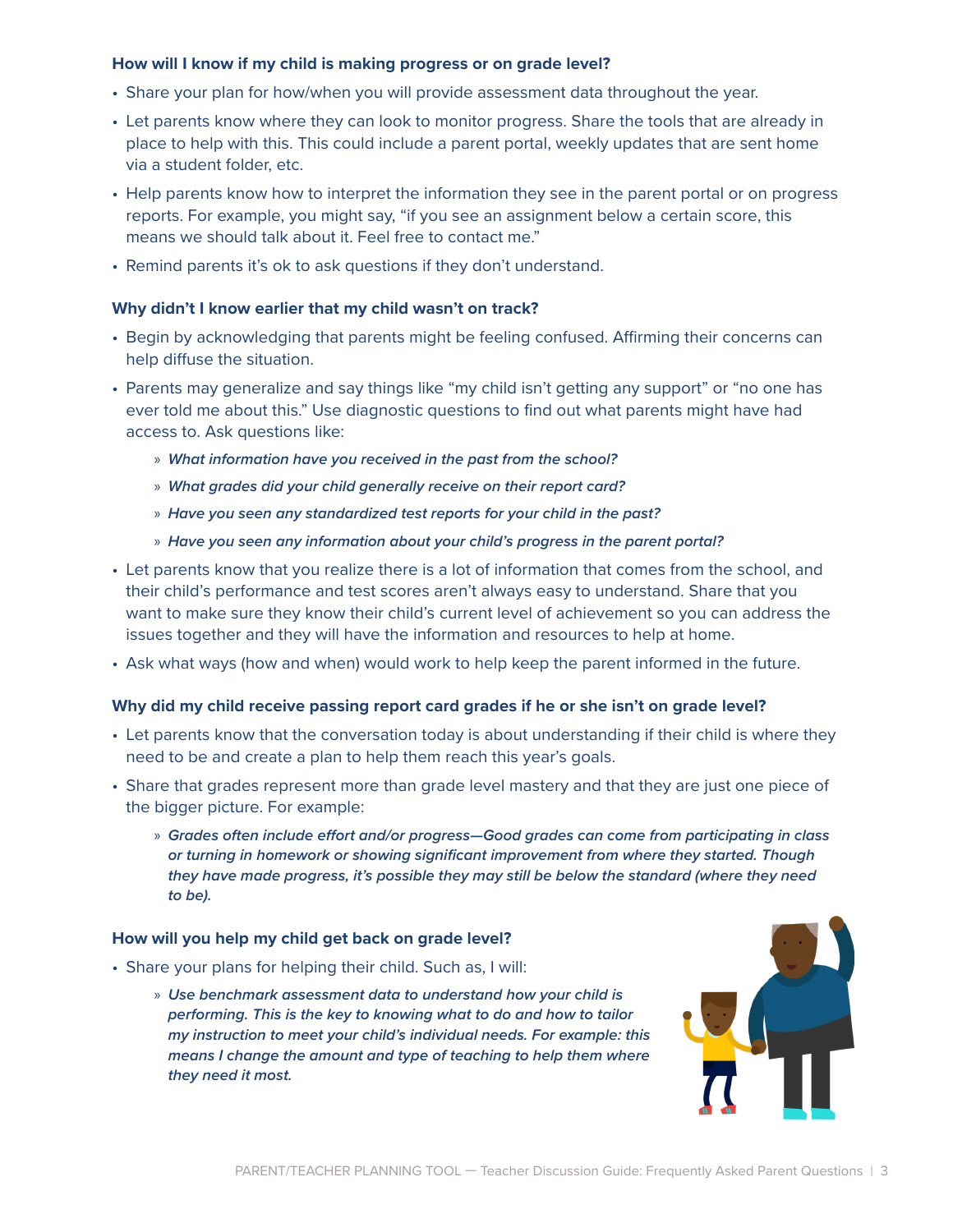- » *Model everything for students and then give multiple opportunities to work in groups so they can practice the key skills. Maximize independent learning time to watch how well your child is applying new information. From my observations and discussions with your child I will adjust what I do to boost their learning.*
- » *Use what I learn from you to ensure I have a complete picture of how best to support your child. Throughout the year I will stay in contact so I can hear what is working at home and what else I might be able to do to support your child. For example: if your child needs help or seems frustrated completing 'homework/review' assignments, it's important to let me know.*

# **SOCIAL AND EMOTIONAL LEARNING AND OTHER SUBJECT AREAS**



## **How will you support my child's life skill (social/emotional) development?**

- Our primary concern is the health and safety of your child. We are also very focused on developing the social/emotional skills they need to be successful and navigate all the changes happening due to new school models.
- Share with parents what you are doing to help children develop social/emotional skills. For example: (provide a concrete strategy you use such as morning meetings to build positive relationships among peers and talk about any issues, etc.)
- Let parents know about the social/emotional supports available through the school or community based organizations. Be prepared to answer questions like:
	- » *Should they contact you?*
	- » *Can they call the school counselor or nurse?*
	- » *What is the best way to contact these support staff?*
	- » *What kinds of support services can the school connect the parent with? (e.g., afterschool or enrichment programs, mental health support, counseling, a doctor, etc.).*

#### **How is my child doing in other subjects (science, social studies, foreign language)?**

- Share that you are starting with a focus on reading and math because these two subject areas serve as a foundation for other subjects. Discuss how reading is critically important to learning in other content areas like social studies, math, and science.
- Let parents know they can reach out to the other teachers to have similar discussions about progress/learning.
- Help parents put together questions they can ask the teachers from the other areas. Such as:
	- » *What are the most important things my child should know and be able to do by the end of this year in your class?*
	- » *Which of these things is my child able to do now?*
	- » *What can I do at home to help my child learn in this area?*
	- » *What should I do if I think my child is having a problem in your class?*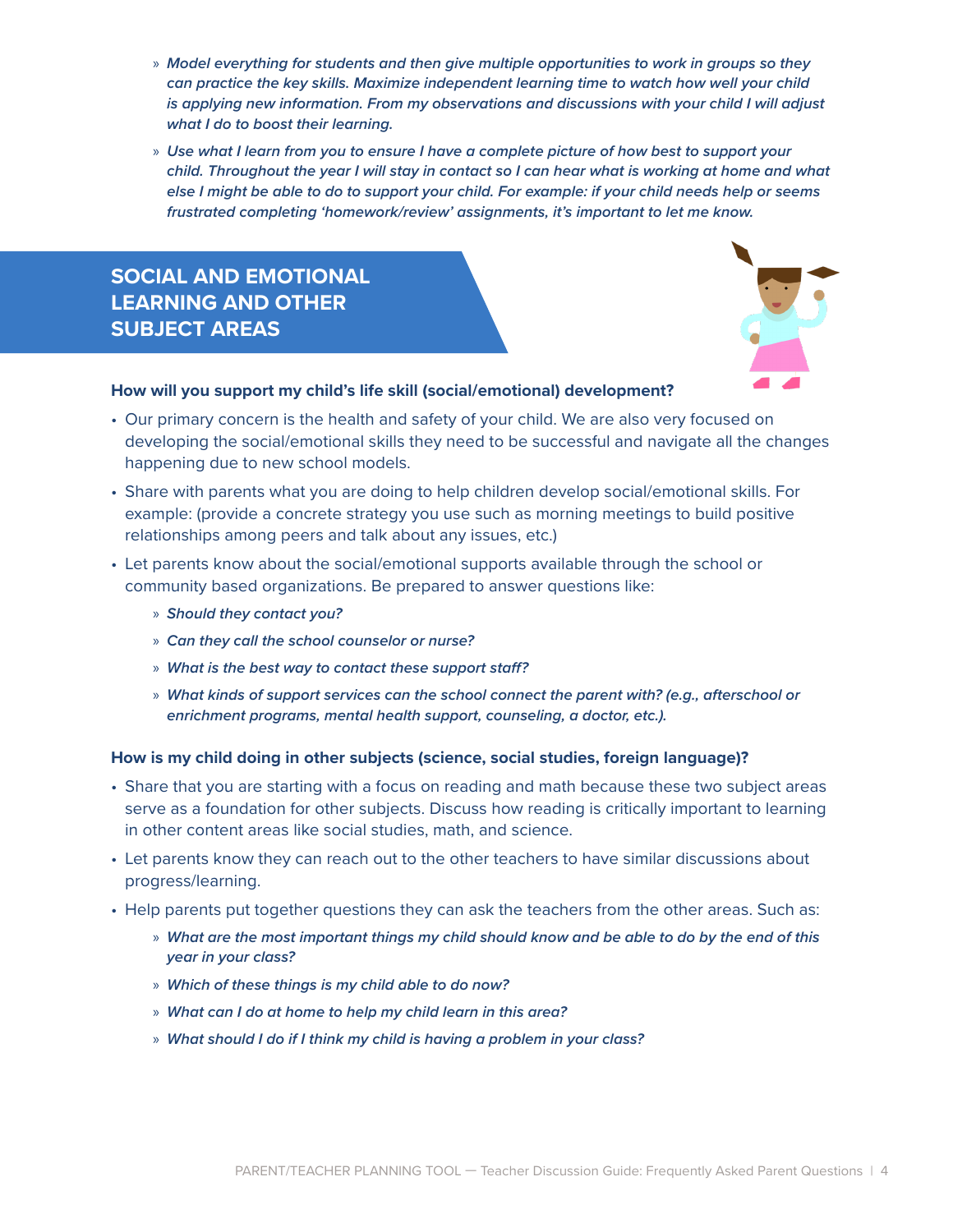# **MY CHILD'S LEARNING GOALS**



# **If my child is learning at home (in the case of virtual models), how will you make sure they continue to learn?**

- Describe to parents how you will assess their child during the distance/hybrid learning period. Assure families that you will be able to periodically measure their child's progress and use this information to adjust instruction.
- Tell parents how you will share this information with them so they can continue to partner with you to ensure their child's progress.

# **What are the most important things I can do to help my child reach their learning goals this year?**

- Share ideas on how to create a positive learning environment at home. Such as:
	- » *Provide a quiet space where your child can work. If you have more than one child, create a schedule of when each child can use the space.*
	- » *Be positive and praise your child for working hard and completing assignments. Celebrate successes like learning something new that was once hard for them.*
	- » *Ask your child to explain what they are learning (make it fun by having them "teach you" or other family members!).*
	- » *Monitor your child's learning. For example, as much as possible, pay attention to how they are completing their school work.*
	- » *Ask for help when you have questions or see your child needs more support.*
	- » *Encourage your child to read as much as they can. In addition to assigned reading, let your child pick what they read. Talk with your child about what they are reading.*
- Help parents know how to interpret the information they see in the parent portal or on progress reports. Let them know it's important to look at several measures, not just grades. For example: our regular communication with each other, classwork and quizzes, and your own observations as a parent.
- Based on this bigger picture of the child's progress, the parent-teacher planning tool helps you work together so that school to home learning is seamless.

#### **How will you help with my child's IEP during this virtual/hybrid learning time?**

- Communicate that this is a very important issue to you. Give concrete examples of what you are doing in your instruction to make sure their child makes progress in the goals outlined in the IEP. You can also give guidance on how to use these strategies at home.
- Tell parents you'll continue to work with the special education teacher to determine how their child can best be supported, even during virtual learning.